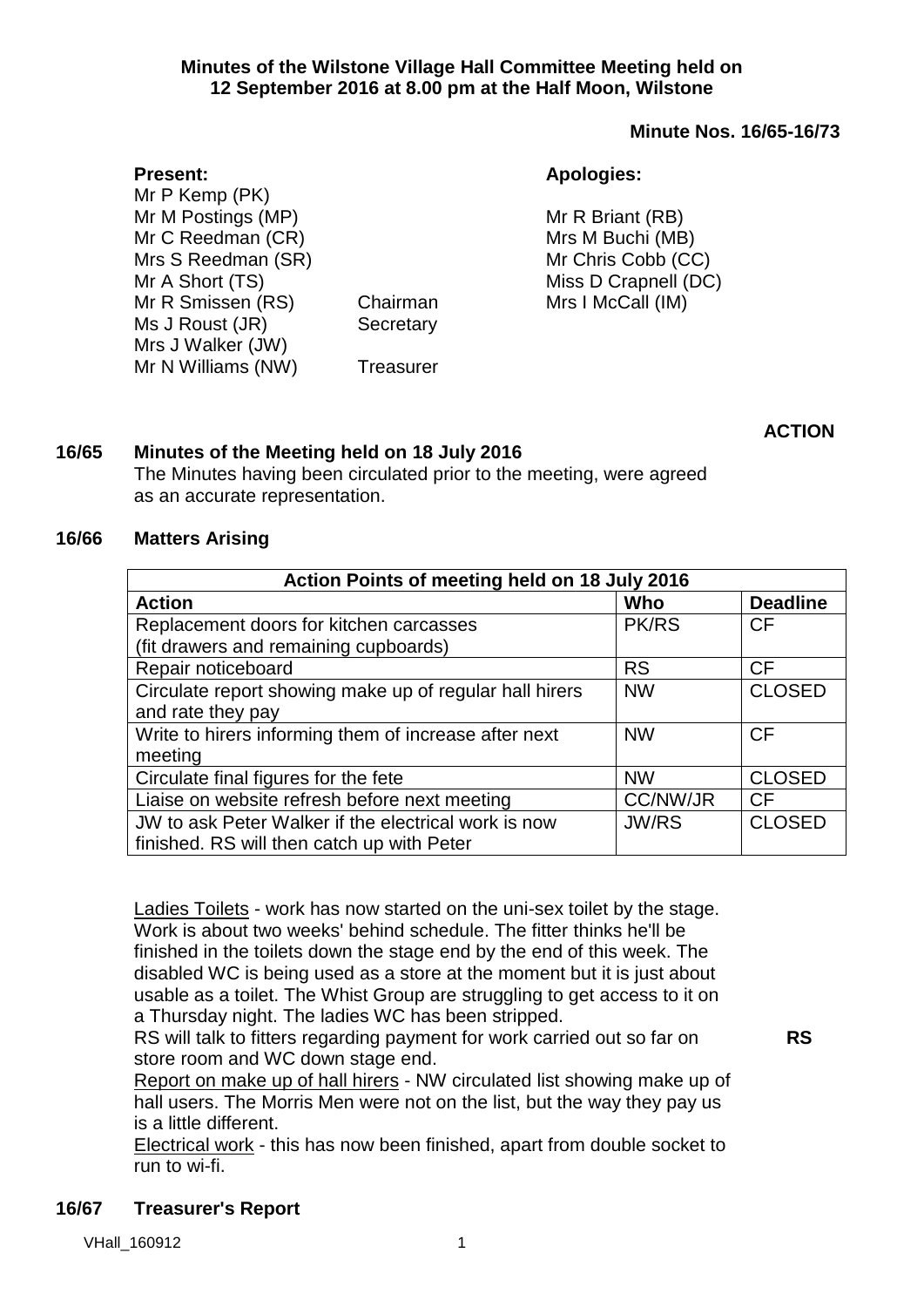Just over £9,800 has been given to Yeardye Bathrooms as advance payment for ladies' toilet refurb materials.

|       | <b>Balances</b>                                                                                                                                                | 12 September 2016                                                                                                                 |                                                                                                                                                            |                            |
|-------|----------------------------------------------------------------------------------------------------------------------------------------------------------------|-----------------------------------------------------------------------------------------------------------------------------------|------------------------------------------------------------------------------------------------------------------------------------------------------------|----------------------------|
|       | Current<br>Deposit<br><b>Money Market</b><br>Petty cash<br>Awaiting paying in                                                                                  | 1,112.77<br>26,776.47<br>7,000.00<br>782.83<br>420.00<br>36,092.07                                                                |                                                                                                                                                            |                            |
|       | Outstanding bills                                                                                                                                              | $-2,000.00$                                                                                                                       | Storeroom & unisex<br>toilet refurb<br>Film Night bar                                                                                                      |                            |
|       | Unpaid cheques<br><b>Total funds</b>                                                                                                                           | -63.00<br>34,029.07                                                                                                               | licences                                                                                                                                                   |                            |
|       | Approx. profit                                                                                                                                                 | $-7,000.00$                                                                                                                       |                                                                                                                                                            |                            |
| 16/68 | <b>Website</b><br>Wednesday to discuss website refresh.                                                                                                        | There will be a meeting with CC, NW, JR and Abby Fermont on                                                                       |                                                                                                                                                            | <b>CC/NW/</b><br><b>JR</b> |
| 16/69 | <b>Future Events</b><br><b>Film Nights</b>                                                                                                                     | on the same basis that we used Smithys Curries.                                                                                   | 21 October is first film night and the film will be Dad's Army. Freddie of<br>Fred's Pizzas has been approached to provide food for the refreshments       |                            |
| 16/70 | <b>Hall Lettings</b><br>soon as a date is arranged.                                                                                                            |                                                                                                                                   | TS raised issue of booking hall for the village event that will replace fete<br>next year. JW is talking to Jill Glasser this week. JW will let TS know as | <b>JW/TS</b>               |
| 16/71 | <b>Hall Hire Rates</b><br>will be increased to normalise our fees:<br>Lammin Dogs - £70 per day<br>Pendley - £10 per hour<br>Rachel Hopton dogs - £10 per hour | NW will write to these hirers informing them of the increase.                                                                     | Hire rates will not be increased across the board, but the following rates<br>Orchard Playgroup - £10 per hour (£15 per hour if they want storage)         | <b>NW</b>                  |
| 16/72 | <b>Any Other Business</b><br>to see if funding is still available.                                                                                             | Defibrillator exterior storage - CR raised the issue that the<br>attack and needs it. He presented details of a lockable exterior | defibrillator is locked inside the hall if someone outside has a heart<br>storage facility. RS will raise this with the TRPC Chair (Olli Wheeler)          | <b>RS</b>                  |